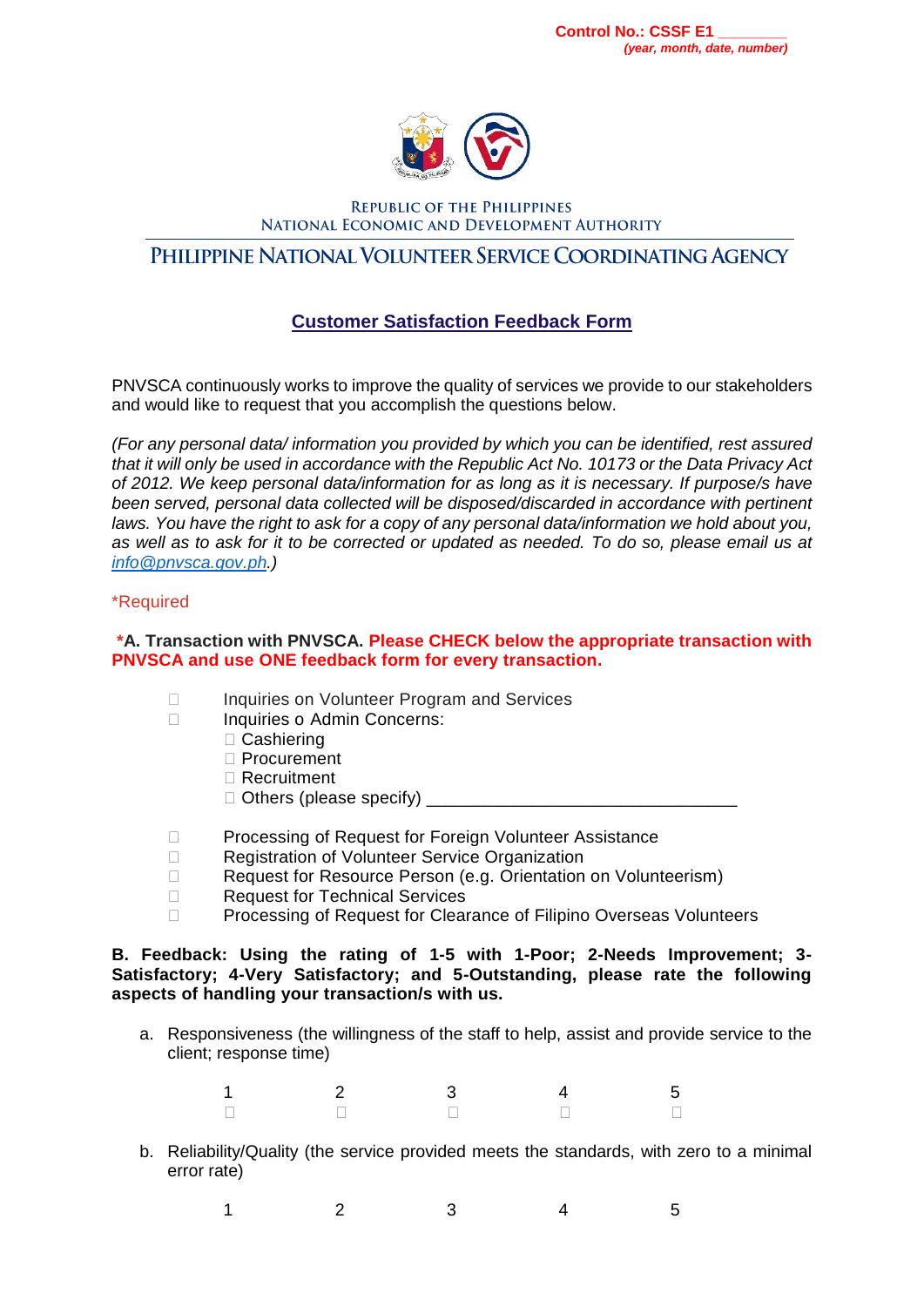|                                                                                  | $\Box$<br>c. Access and Facilities (convenience and comfortability of location, if face to face; use<br>of technology, e.g. zoom, etc.)                    |                                  | $\Box$                 | $\Box$                   |             |  |  |  |  |
|----------------------------------------------------------------------------------|------------------------------------------------------------------------------------------------------------------------------------------------------------|----------------------------------|------------------------|--------------------------|-------------|--|--|--|--|
|                                                                                  | $\mathbf{1}$<br>$\Box$                                                                                                                                     | $\overline{2}$<br>$\Box$         | $\mathbf{3}$<br>$\Box$ | $\overline{4}$<br>$\Box$ | 5<br>$\Box$ |  |  |  |  |
|                                                                                  | d. Communication (clarity of information/instructions provided, use of easy-to-understand<br>language/terms, listening to the feedback of clients)         |                                  |                        |                          |             |  |  |  |  |
|                                                                                  | 1<br>П                                                                                                                                                     | 2<br>П                           | 3<br>$\Box$            | 4<br>П                   | 5<br>П      |  |  |  |  |
|                                                                                  | e. Integrity (frontline staff shows honesty and fairness in dealing with the client/s)                                                                     |                                  |                        |                          |             |  |  |  |  |
|                                                                                  | $\mathbf{1}$<br>П                                                                                                                                          | $\overline{2}$<br>$\Box$         | 3<br>$\Box$            | $\overline{4}$<br>$\Box$ | 5<br>$\Box$ |  |  |  |  |
| $f_{\perp}$                                                                      | Assurance (frontline staff is able to perform his/her duties well, knowledgeable about<br>the service, shows courtesy and understanding of client's needs) |                                  |                        |                          |             |  |  |  |  |
|                                                                                  | $\mathbf{1}$<br>$\Box$<br>П                                                                                                                                | $\overline{2}$<br>$\overline{3}$ | 3                      | 4<br>$\Box$              | 5<br>П      |  |  |  |  |
|                                                                                  | g. Outcome (extent of achieving/realizing the desired result/outcome)                                                                                      |                                  |                        |                          |             |  |  |  |  |
|                                                                                  | 1<br>П                                                                                                                                                     | 2<br>$\Box$                      | 3<br>П                 | 4<br>П                   | 5<br>$\Box$ |  |  |  |  |
|                                                                                  | h. Over-all Experience                                                                                                                                     |                                  |                        |                          |             |  |  |  |  |
|                                                                                  | 1<br>П                                                                                                                                                     | $\overline{2}$<br>П              | 3<br>П                 | 4<br>П                   | 5<br>П      |  |  |  |  |
| *Name of PNVSCA staff who provided assistance: _________________________________ |                                                                                                                                                            |                                  |                        |                          |             |  |  |  |  |
| Complaint (if any):                                                              |                                                                                                                                                            |                                  |                        |                          |             |  |  |  |  |

\*Name of PNVSCA staff being complained: \_\_\_\_\_\_\_\_\_\_\_\_\_\_\_\_\_\_\_\_\_\_\_\_\_\_\_\_\_

Recommendations/Suggestions/Desired action from our office (optional):

G/F, SUGAR CENTER BUILDING, NORTH AVENUE, DILIMAN, Quezon City, PHILIPPINES Tel. Nos. +63(02) 3 454-8797 , +63(02) 8 927-6847 ● TeleFax No. +63(02) 8 247-7934 Email: info@pnvsca.gov.ph ● Website[: http://www.pnvsca.gov.ph](http://www.pnvsca.gov.ph/) LINKEDIN: https://www.linkedin.com/company/philippine-national-volunteer-service-coordinating-agency

\_\_\_\_\_\_\_\_\_\_\_\_\_\_\_\_\_\_\_\_\_\_\_\_\_\_\_\_\_\_\_\_\_\_\_\_\_\_\_\_\_\_\_\_\_\_\_\_\_\_\_\_\_\_\_\_\_\_\_\_\_\_\_\_\_\_\_\_\_\_\_\_

\_\_\_\_\_\_\_\_\_\_\_\_\_\_\_\_\_\_\_\_\_\_\_\_\_\_\_\_\_\_\_\_\_\_\_\_\_\_\_\_\_\_\_\_\_\_\_\_\_\_\_\_\_\_\_\_\_\_\_\_\_\_\_\_\_\_\_\_\_\_\_\_ \_\_\_\_\_\_\_\_\_\_\_\_\_\_\_\_\_\_\_\_\_\_\_\_\_\_\_\_\_\_\_\_\_\_\_\_\_\_\_\_\_\_\_\_\_\_\_\_\_\_\_\_\_\_\_\_\_\_\_\_\_\_\_\_\_\_\_\_\_\_\_\_ \_\_\_\_\_\_\_\_\_\_\_\_\_\_\_\_\_\_\_\_\_\_\_\_\_\_\_\_\_\_\_\_\_\_\_\_\_\_\_\_\_\_\_\_\_\_\_\_\_\_\_\_\_\_\_\_\_\_\_\_\_\_\_\_\_\_\_\_\_\_\_\_